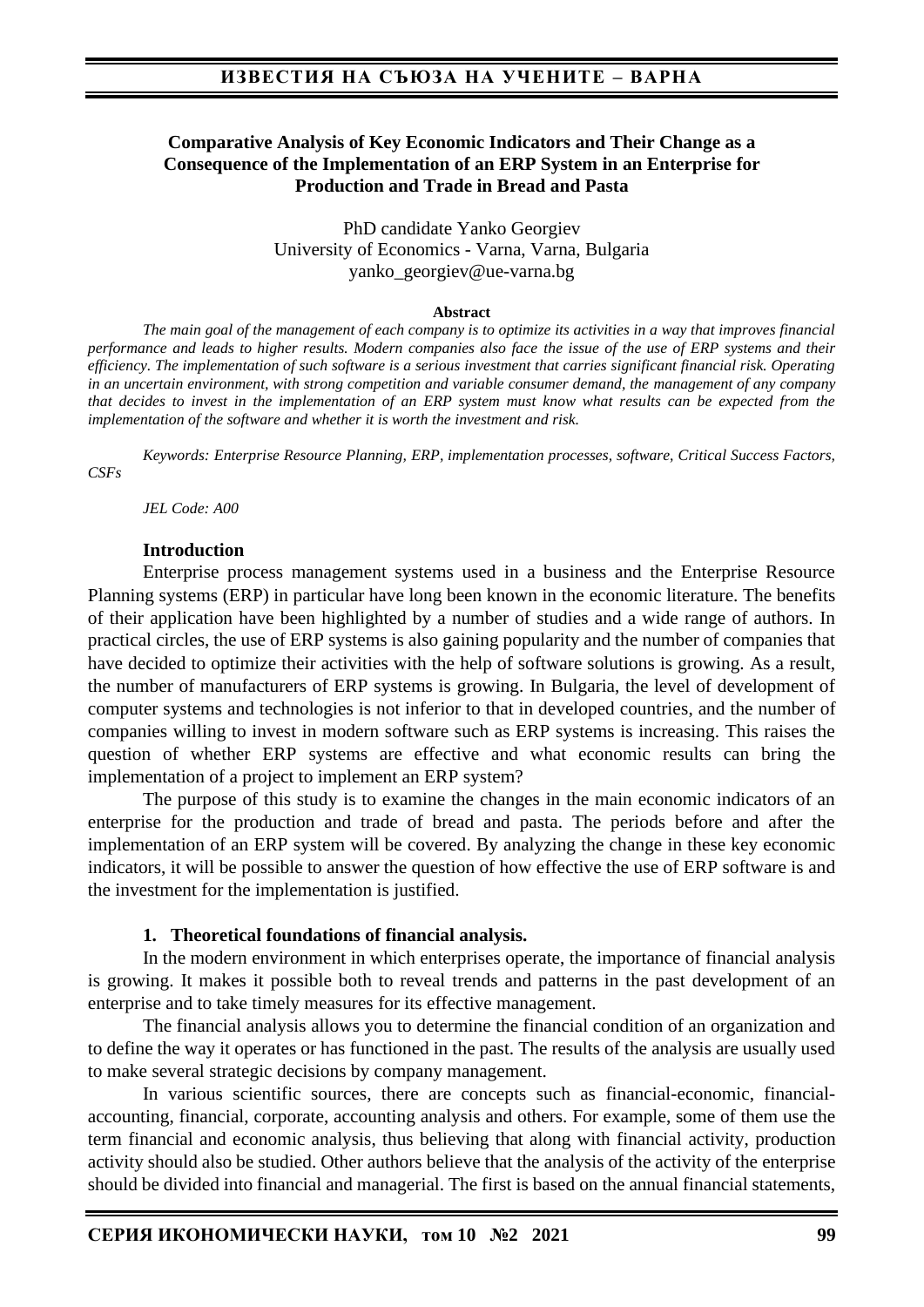# **IZVESTIA JOURNAL OF THE UNION OF SCIENTISTS - VARNA**

the so-called public accounts and its results are intended primarily for external persons, while the second is based on data from current accounting and is intended mainly for the management of the enterprise. The third authors argue that financial and accounting analysis are two essentially different types of analysis, with the first looking at only cash flows and the second looking at economic benefits (Todorov, 2005).

There are a number of names of the analysis, but for the present development, the concept of the financial analysis is accepted. Financial analysis can be presented from different points of view. This is because it can pursue different goals. For example, financial analysis can be used as a tool for selecting financial and/or capital budget investments. At the same time, it is a tool for selecting sources of financing for the company. It provides a rational assessment of the securities portfolio, as well as effective planning and forecasting of the future financial condition and results (Adamov, 2006).

Research in the field of financial analysis usually focuses on one or another area of its application. They focus on the financial results (Chukov, 1997), on the specific financial ratios (Nikolov, 1995), or the financial condition, as part of the overall economic analysis of the enterprise (Vakliev, 1992).

From the above, we could define financial analysis as a set of methods for studying the activity of the enterprise, aiming to determine the changes in key indicators of the enterprise. By examining these changes, we could also justify the effectiveness of ERP systems.

The analysis could be performed by different users of information, as well as be designed for different users. Therefore, the subjects of the analysis and the users of its information can be both the same and different. Depending on the needs of the individual subjects of financial analysis, they can be classified into the following main groups (Adamov, 2006):

- creditors (banks and other companies);
- portfolio investors (in company shares and bonds);
- company financial management;
- others.

In addition to these entities in the form of investors, creditors and corporate financial management, some authors identify other alternative groups of users of the information generated by the analysis. These groups include auditors, company restructuring specialists, specialized statistical services and agencies and trade unions (Adamov, 2006).

Financial management can be indicated as the main user of the data obtained from the financial analysis. The information obtained is used to assess the stability and efficiency of an enterprise. It is the analysis performed for company management that is characterized by the most complete content, as the analyst has all the available information necessary for analysis.

Financial management can analyze financial information once or periodically, and based on the results will be able to identify changes in ratios, trends and all other relationships related to the current state of the enterprise, as well as past or future changes.

The process of implementing an ERP system, being a large investment and characterized by high risk, must be justified by forecasts that justify the risks taken. The financial analysis of the enterprise before, during and after the implementation of the system is the main way to determine first the need for such a system, and then the effectiveness of the same.

The in-depth analysis could also reveal the weaknesses of the company and localize problems that should be solved to ensure the sustainable development of the enterprise.

Financial analysis is of particular importance for the proper functioning of each business entity, as it allows to reveal trends and patterns through which company management can make informed decisions to optimize the activities of the enterprise and increase its efficiency.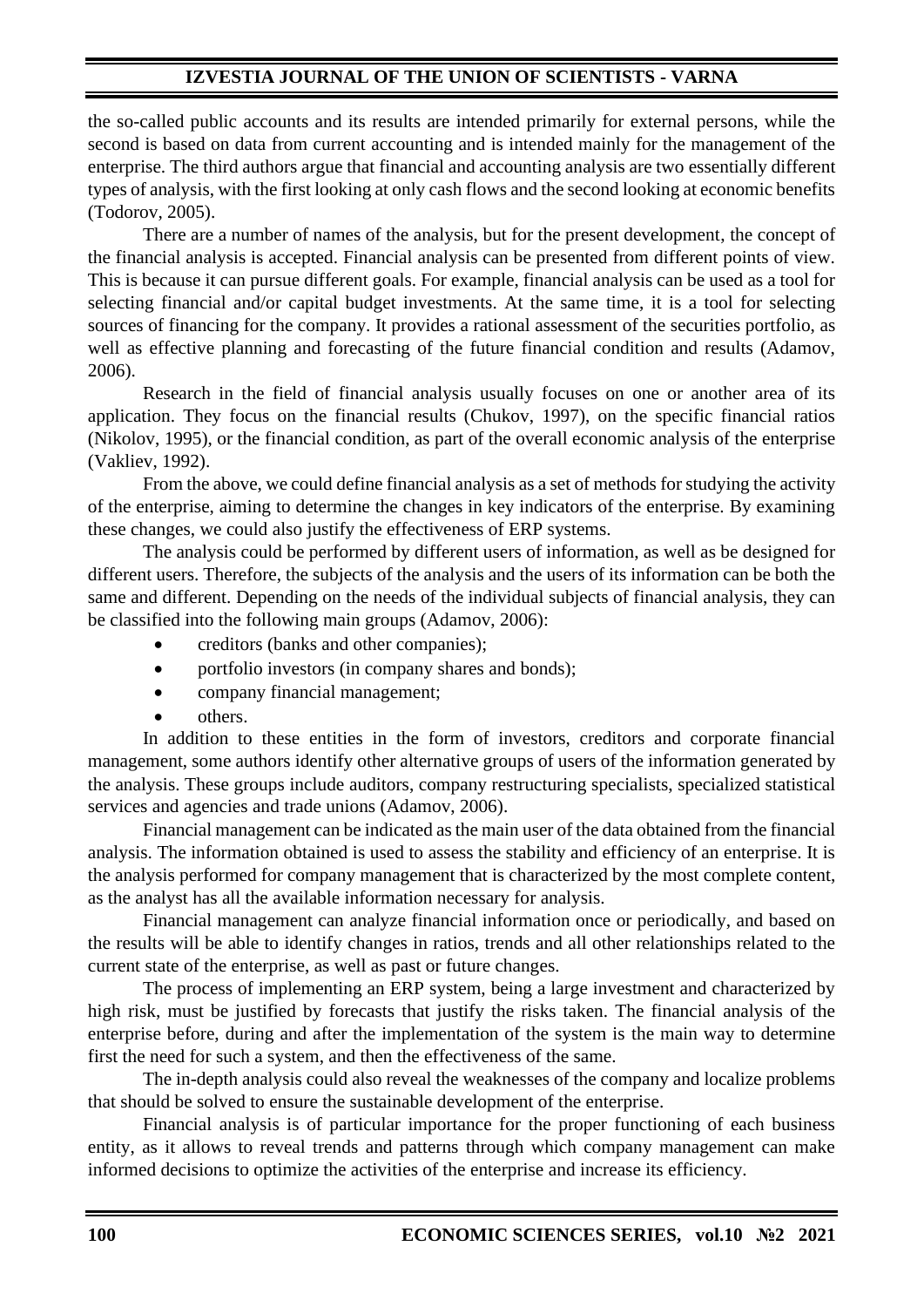# **ИЗВЕСТИЯ НА СЪЮЗА НА УЧЕНИТЕ – ВАРНА**

#### **2. Financial analysis of an enterprise for production and trade in bread and pasta**

The subject of the present study is an enterprise registered as a limited liability company, operating on the market since 1997. The subject of activity of the enterprise is production and trade in bread and pasta. Over the years, it has established itself in the market for the production and trade of pasta, having managed to build contractual relationships with the largest retail chains operating both nationally and internationally. In 2017, the surveyed company is one of the sector leaders in the ranking of bakery producers with a total number of companies of 573. for the same period, as over years it managed to increase its sales not only on the domestic market but also on the foreign one.

The trend of increasing turnover in the bakery sector and taking into consideration the increase of companies in this market segment requires the company's management to decide to optimize the organization of the company and increase company efficiency through the implementation of an ERP system.

The company started a procedure for the implementation of the ERP system in the second quarter of 2017. After the documentation of the project, setting the framework, goals and objectives of the investment, the system is implemented. This implementation begins in August of the same year, and for a real start of work with the new system is set the date 01.12.2017. For development, we believe that despite the real start of the system in the last month of 2017, its positive/negative impact was not significantly expressed during this reporting year. In our opinion, the efficiency of the implementation of the ERP system can be measured in 2018, as throughout the calendar period the activity of the enterprise is managed in this way.

The comparison of the data from the period before and after the implementation of the ERP system would show whether and to what extent the implementation of the system contributes to the increase of the company indicators. In the present study, data on the activities of the enterprise in the period 2014 - 2020 will be examined.

For the present study, changes in the indicators of profitability, efficiency and liquidity will be considered and evaluated. We focus on these three ratios as the basis for performing financial analysis and best reflecting the economic condition of the enterprise under study.

The first indicator on which our study will focus is the profitability of the enterprise. It is the basis of financial analysis. Profitability is a quantitative characteristic of the efficiency of revenues, expenses, assets, liabilities and equity. It establishes the effectiveness of the invested resources. Profitability ratios can determine whether a company can generate profit. It should be noted that profitability ratios are positive values when the company generates profit and respectively negative when generating losses.

The profitability ratio of sales revenue is calculated as the ratio between the financial result of the company after tax and the net amount of sales revenue. Expresses the return per unit of income realized by the enterprise in the formation of the financial result. The relative change in this indicator for the object of the present study is within different limits, but for 2018 there is a significant increase of 85%, which is the most significant one for the study period (see Table 1). This is the first year in which the ERP system has functioned and its positive impact on this indicator can be assumed. In the next two years, the profitability ratio of sales revenue recorded a slight fluctuation but remained high.

Another indicator that reflects the profitability of the enterprise is the rate of return on equity. It is calculated as the ratio between the financial result and the equity. It shows the return on equity of the company in the formation of financial results and here again, we see the largest growth in 2018 and slight changes in the next two reporting periods, while maintaining relatively high values of the indicator.

We observe a similar trend for the rate of return on liabilities and that on assets. The first reflects the ratio between the financial result and the liabilities of the enterprise, and the second, respectively the assets of the enterprise. The growth in the rate of return of liabilities reaches an extremely high of 176%, and that of assets up to 120%. However, for both coefficients, in the next two years, there is a significant decline, which returns them to the levels from before the implementation of the ERP system.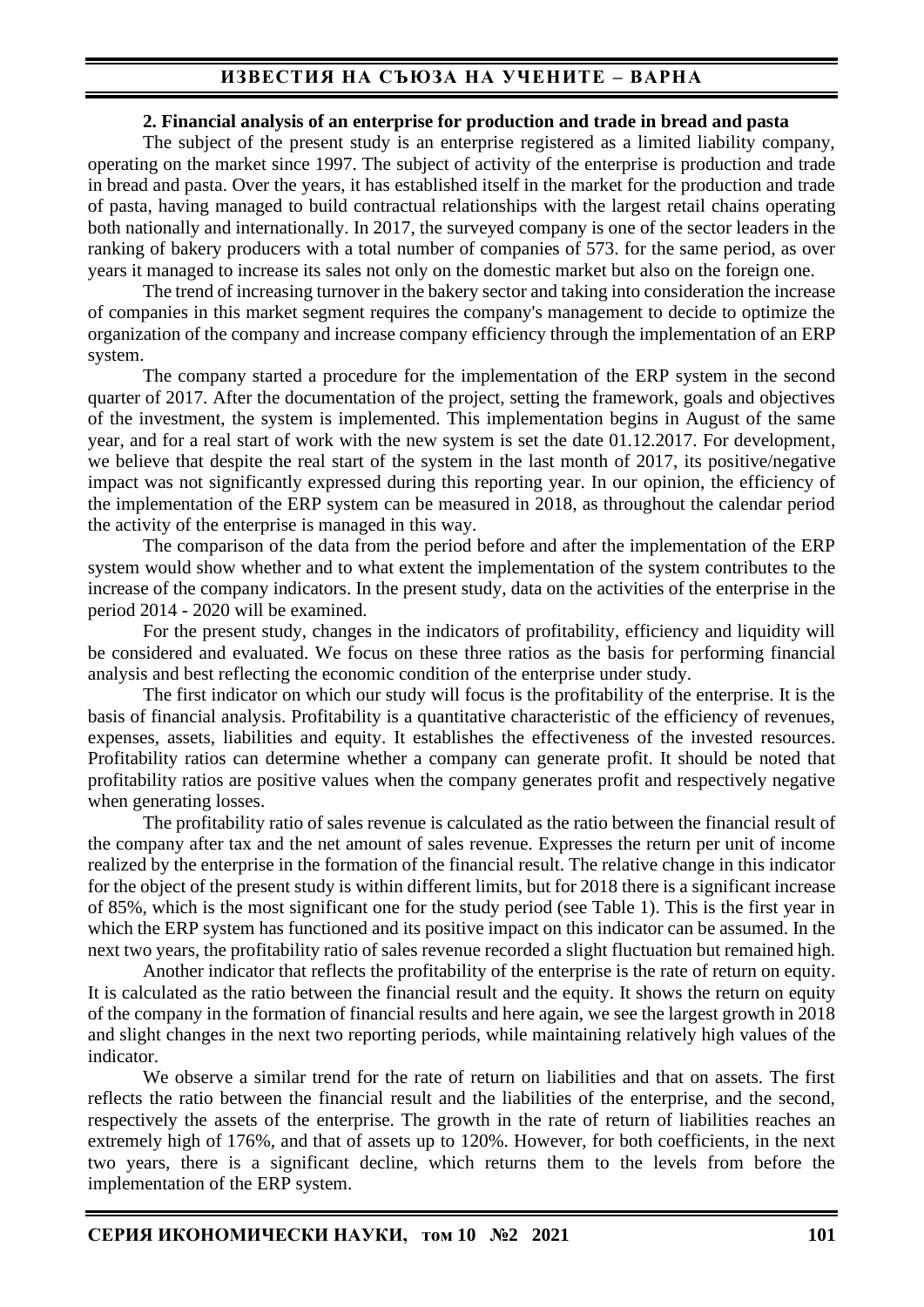## **IZVESTIA JOURNAL OF THE UNION OF SCIENTISTS - VARNA**

| $N_2$          | <b>Indicators</b>      | Year                     |        |        |        |           |       |         |           |           |  |
|----------------|------------------------|--------------------------|--------|--------|--------|-----------|-------|---------|-----------|-----------|--|
|                |                        | 2012                     | 2013   | 2014   | 2015   | 2016      | 2017  | 2018    | 2019      | 2020      |  |
|                | Profitability ratio of |                          |        |        |        |           |       |         |           |           |  |
| 1              | <b>Sales revenue</b>   |                          |        |        |        |           |       |         |           |           |  |
|                | Value                  | 0,019                    | 0,022  | 0,035  | 0,052  | 0,050     | 0,053 | 0,098   | 0,093     | 0,097     |  |
|                | Absolute change        | $\overline{\phantom{a}}$ | 0,003  | 0,013  | 0,018  | $-0,002$  | 0,003 | 0,045   | $-0,005$  | 0,005     |  |
|                | Relative change (%)    | $\overline{\phantom{a}}$ | 17,838 | 59,633 | 50,287 | $-3,824$  | 4,970 | 85,606  | $-5,408$  | 5,070     |  |
| $\overline{2}$ | <b>Equity</b>          |                          |        |        |        |           |       |         |           |           |  |
|                | Value                  | 0,239                    | 0,243  | 0,295  | 0,332  | 0,266     | 0,281 | 0,462   | 0,357     | 0,317     |  |
|                | Absolute change        | ٠                        | 0,004  | 0,052  | 0,037  | $-0,066$  | 0,015 | 0,181   | $-0,104$  | $-0,040$  |  |
|                | Relative change (%)    | ٠                        | 1,462  | 21,326 | 12,487 | $-19,759$ | 5,526 | 64,446  | $-22,595$ | $-11,167$ |  |
| 3              | <b>Liabilities</b>     |                          |        |        |        |           |       |         |           |           |  |
|                | Value                  | 0,051                    | 0,066  | 0,098  | 0,152  | 0,156     | 0,167 | 0,462   | 0,255     | 0,142     |  |
|                | Absolute change        |                          | 0,015  | 0,033  | 0,054  | 0,004     | 0,011 | 0,295   | $-0,207$  | $-0,113$  |  |
|                | Relative change (%)    | $\blacksquare$           | 28,376 | 49,543 | 55,148 | 2,694     | 6,718 | 176,859 | $-44,846$ | $-44,287$ |  |
| 4              | <b>Assets</b>          |                          |        |        |        |           |       |         |           |           |  |
|                | Value                  | 0,043                    | 0,052  | 0,074  | 0,104  | 0,099     | 0,103 | 0,227   | 0,149     | 0,098     |  |
|                | Absolute change        | $\blacksquare$           | 0,010  | 0,021  | 0,031  | $-0,006$  | 0,004 | 0,124   | $-0,078$  | $-0,051$  |  |
|                | Relative change (%)    | $\overline{\phantom{a}}$ | 22,482 | 40,727 | 41,712 | $-5,561$  | 4,264 | 120,935 | $-34,465$ | $-34,095$ |  |

Table 1. Profitability ratio of significant indicators for the period 2012 - 2020

Looking at the data presented in Table 1, we see a significant increase in all indicators in the reporting year 2018. But while the rates of return on equity, assets and liabilities over the next two periods return to their previous values, the rate of return on sales remains close. Based on these data, we can conclude that even if external factors affected the results in 2018, the maintenance of high profitability of sales revenues in the absence of these external factors should be due to the implemented ERP system.

Another key element of financial analysis is the study of the efficiency of the enterprise and aims to determine its ability to generate sales revenue, with which it will be able to recover the costs incurred for the activity and to provide income. Table 2 presents the calculations of performance indicators for the period 2012 - 2020.

| $N_2$          | <b>Indicators</b>          | Year  |          |          |          |          |          |          |          |          |  |
|----------------|----------------------------|-------|----------|----------|----------|----------|----------|----------|----------|----------|--|
|                |                            | 2012  | 2013     | 2014     | 2015     | 2016     | 2017     | 2018     | 2019     | 2020     |  |
|                | <b>Efficiency ratio of</b> |       |          |          |          |          |          |          |          |          |  |
|                | Costs                      |       |          |          |          |          |          |          |          |          |  |
|                | Value                      | 1,022 | 1.025    | 1.035    | 1.061    | 1.059    | 1.060    | 1,119    | 1,113    | 1,120    |  |
|                | Absolute change            |       | 0.003    | 0.010    | 0,026    | $-0,002$ | 0,001    | 0.060    | $-0,006$ | 0,007    |  |
|                | Relative change (%)        |       | 0,303    | 0,995    | 2,464    | $-0,179$ | 0,113    | 5,614    | $-0,527$ | 0,629    |  |
| $\overline{2}$ | <b>Income</b>              |       |          |          |          |          |          |          |          |          |  |
|                | Value                      | 0,979 | 0,976    | 0,966    | 0,943    | 0,945    | 0,944    | 0,893    | 0,898    | 0,893    |  |
|                | Absolute change            | -     | $-0.003$ | $-0.010$ | $-0.023$ | 0,002    | $-0,001$ | $-0.050$ | 0.005    | $-0,006$ |  |
|                | Relative change (%)        |       | $-0,296$ | $-0,984$ | $-2.412$ | 0,191    | $-0,116$ | $-5,320$ | 0,526    | $-0,624$ |  |

Table 2. Revenue and expenditure efficiency ratio for the period 2012 - 2020

The cost-effectiveness ratio is calculated as the ratio of revenue to cost. This ratio represents the amount of revenue generated by a unit of expenditure in the surveyed enterprise. The values of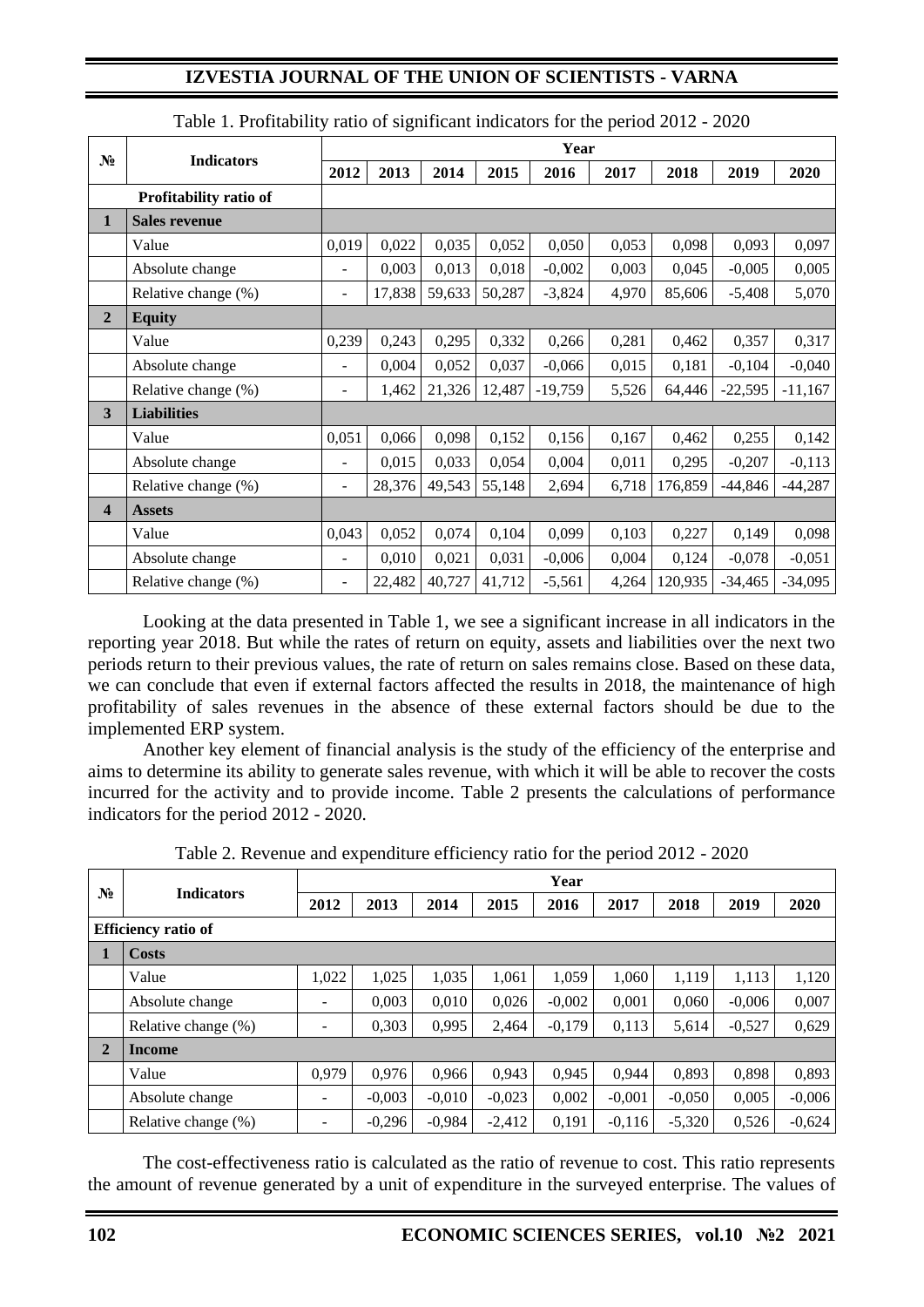# **ИЗВЕСТИЯ НА СЪЮЗА НА УЧЕНИТЕ – ВАРНА**

the coefficient above one show that the costs are less than the revenues. In this case, we observe values above one for the entire period under review, which means that the company successfully manages its costs. At the beginning of the study period, for every BGN 1 of expenses, the company generated BGN 1,022 in revenues. At the end of the period, this value reaches 1,120, which is the highest for the whole period. The growth of 8.75% between the two years is a definite indicator of the positive trend of the company's development. The most significant part of this increase is accumulated in the years 2018 - 2020, which coincides with the time of use of the ERP system. This gives us reason to say that the software can have a positive impact on the company's operations.

To operate successfully, in addition to its costs, the company must manage its revenues. The revenue efficiency ratio shows the ratio of expenses incurred to revenues received. This indicator indicates a unit of revenue, from which amount of expenditure is incurred. Values below 1 are positive, and the decrease we observe for part of the period indicates the receipt of higher revenues with fewer costs incurred.

Both efficiency coefficients remain relatively constant for the entire study period, the movement is mainly in a positive direction for the company, taking into account two significant changes first in 2015 and then in 2018. And in terms of efficiency ratios, the most significant increase is for the period in which work with the ERP system is started. Although in 2019 the cost efficiency decreases, in 2020 it increases again, reaching the highest level for the period under study.

From the data presented in Table 2, the tendency for the improvement in the level of efficiency of the surveyed enterprise is clearly outlined. In the period after the implementation of the ERP system, the efficiency ratio reaches its highest levels and this is a clear sign of the positive impact of the software on the company's activities.

Positive results for profitability and efficiency of the enterprise are key to its successful operation, but their importance is complemented by the ability of the enterprise to make its payments on time without taking unnecessary risks and depriving itself of its profitable assets. For this purpose, it is necessary to be liquid. The study of the total liquidity of the organization is presented in Table 3.

| $N_2$                   | <b>Indicators</b>      | Year                     |           |          |        |        |           |          |          |           |  |
|-------------------------|------------------------|--------------------------|-----------|----------|--------|--------|-----------|----------|----------|-----------|--|
|                         |                        | 2012                     | 2013      | 2014     | 2015   | 2016   | 2017      | 2018     | 2019     | 2020      |  |
|                         | <b>Liquidity ratio</b> |                          |           |          |        |        |           |          |          |           |  |
| 1                       | <b>General</b>         |                          |           |          |        |        |           |          |          |           |  |
|                         | Value                  | 1,216                    | 0,896     | 0,865    | 1,200  | 1,347  | 1,070     | 1,610    | 1,481    | 1,270     |  |
|                         | Absolute change        | $\overline{\phantom{m}}$ | $-0,320$  | $-0,031$ | 0,335  | 0,147  | $-0,278$  | 0,541    | $-0,129$ | $-0,211$  |  |
|                         | Relative change (%)    | $\overline{\phantom{m}}$ | $-26,342$ | $-3,427$ | 38,696 | 12,258 | $-20,600$ | 50,542   | $-8,018$ | $-14,246$ |  |
| $\overline{2}$          | Fast                   |                          |           |          |        |        |           |          |          |           |  |
|                         | Value                  | 0,628                    | 0,526     | 0,630    | 0,890  | 1,176  | 0,836     | 1,073    | 1,223    | 1,127     |  |
|                         | Absolute change        | $\overline{\phantom{m}}$ | $-0,103$  | 0,104    | 0,261  | 0,286  | $-0,341$  | 0,237    | 0,150    | $-0,096$  |  |
|                         | Relative change (%)    | $\overline{a}$           | $-16,319$ | 19,787   | 41,391 | 32,139 | $-28,964$ | 28,375   | 13,974   | $-7,836$  |  |
| 3                       | <b>Immediate</b>       |                          |           |          |        |        |           |          |          |           |  |
|                         | Value                  | 0,137                    | 0,059     | 0,082    | 0,137  | 0,209  | 0,059     | 0,053    | 0,079    | 0,214     |  |
|                         | Absolute change        | $\overline{\phantom{a}}$ | $-0,078$  | 0,023    | 0,055  | 0,071  | $-0,150$  | $-0,006$ | 0,026    | 0,135     |  |
|                         | Relative change (%)    | ÷,                       | $-56,955$ | 39,796   | 67,153 | 51,820 | $-71,668$ | $-9,983$ | 48,120   | 171,701   |  |
| $\overline{\mathbf{4}}$ | <b>Absolute</b>        |                          |           |          |        |        |           |          |          |           |  |
|                         | Value                  | 0,137                    | 0,059     | 0,082    | 0,137  | 0,209  | 0,059     | 0,053    | 0,079    | 0,214     |  |
|                         | Absolute change        | $\overline{\phantom{a}}$ | $-0,078$  | 0,023    | 0,055  | 0,071  | $-0,150$  | $-0,006$ | 0,026    | 0,135     |  |
|                         | Relative change (%)    | $\overline{\phantom{a}}$ | $-56,955$ | 39,796   | 67,153 | 51,820 | $-71,668$ | $-9,983$ | 48,120   | 171,701   |  |

Table 3. Liquidity ratios of the company for the period  $2012 - 2020$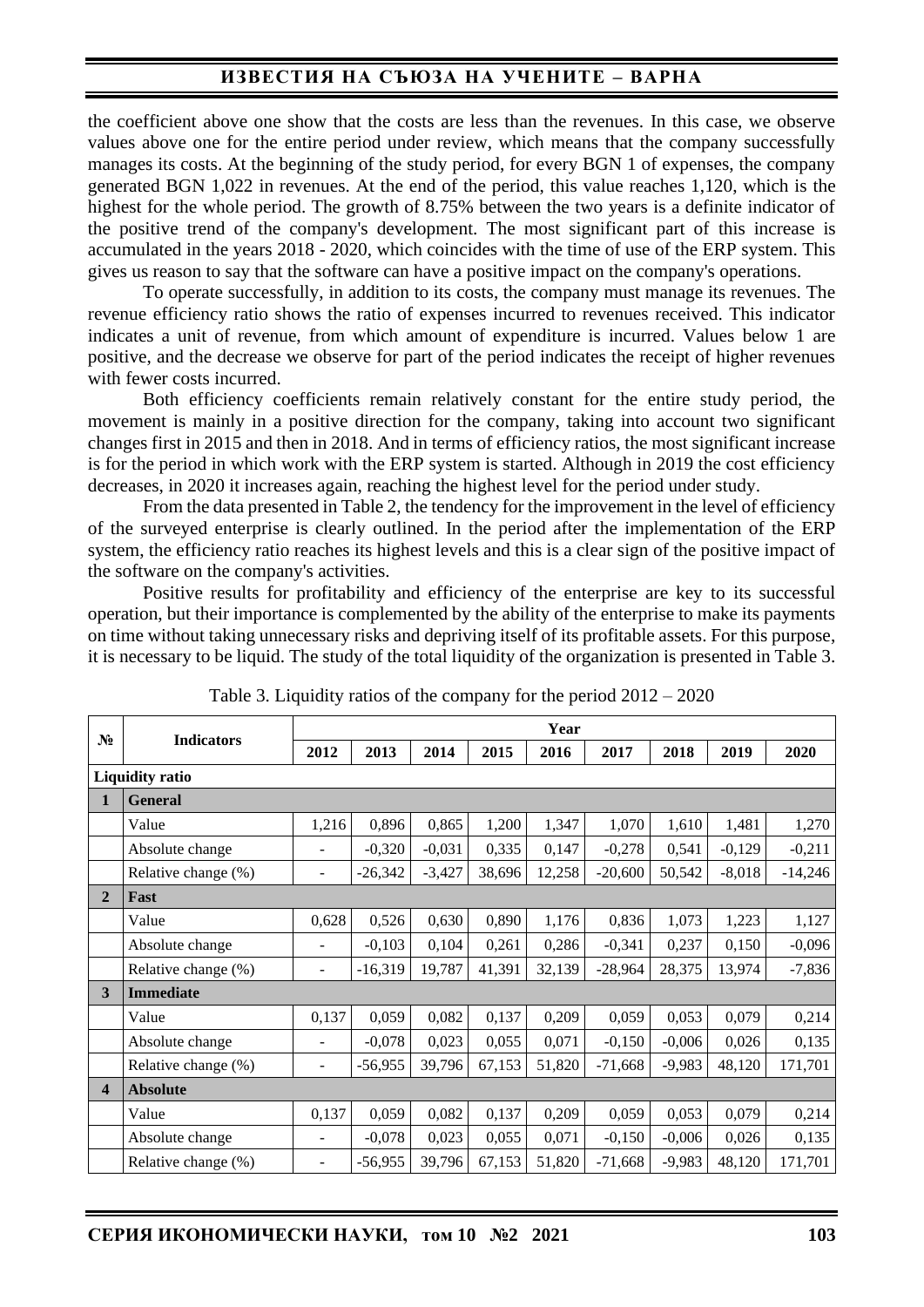## **IZVESTIA JOURNAL OF THE UNION OF SCIENTISTS - VARNA**

Liquidity ratios (see Table 3) reflect the company's ability to cover its current liabilities with available current assets. The total liquidity ratio is calculated as the ratio of the company's current assets available to current liabilities. The generally accepted value of this indicator is 1, and the optimal value for an enterprise with production activity is in the range of 1.5 - 2.0. The presented data show that the indicator for the company is in a wide range and only in the reporting year 2018 - the year of the actual start of work with the ERP system, falls within the recommended range. In the following years, it decreased, but it did not eliminate the initial increase and the total liquidity remained higher than those for the period before the implementation of the ERP system.

If the role of tangible assets as an opportunity to repay short-term liabilities is eliminated, an indicator of quick liquidity will be formed. The recommended value of the indicator is about one. For the period of operation of the ERP system, namely in the interval 2018 - 2020, the quick liquidity has values close to or above one, which is a positive result. Improvements in the values of the quick liquidity ratio were observed throughout the study period, but during the time of using the ERP system, its values were approximately twice as high as in the year of the beginning of the study. The positive effect of the software implementation is visible from the presented data.

Immediate liquidity reflects the relationship between immediately liquid current assets and current liabilities. Demonstrates the company's ability to repay its short-term (current) liabilities with available highly liquid assets. The movements in this indicator are significant throughout the study period. Despite reaching the lowest level in 2018, in 2020 the immediate liquidity marked a significant increase and reached the highest value for the period. This result is again achieved after the implementation of the ERP system, and this indicates its positive effect.

To calculate the absolute liquidity ratio, cash and current liabilities are compared. This indicator reveals the ability of the enterprise in question to repay its short-term liabilities with the available cash. It is recommended that this ratio does not take into account values below 0.3. This means that the company must maintain cash covering about 30% of its current liabilities. In this regard, there are opportunities for improvement in working capital management, given the values presented. We see such an improvement again in 2020, as the coefficient is approaching the optimal value.

The data presented in Table 3 illustrate significant changes in the liquidity ratios for the surveyed enterprise. It should be noted that their values are not in the optimal range and there is room for improvement. We also observe a positive trend in the period after the implementation of the ERP system, as 2020 is the one with coefficients closest to the optimal values. These results are indicative of the positive impact of the ERP system on the activities of the enterprise and the possibility of forming a long-term, positive trend.

The studied data clearly illustrate the growth in the financial indicators for 2018. This is also the first full year using the implemented ERP system. However, to make a reasonable conclusion that the development of the enterprise is a result of the use of ERP software, an assessment must be made of the economic development in the country for the same period. The growth of the Bulgarian economy in 2018 amounts to 3.2% with an annual inflation rate of 2.3%. The presented information shows that for 2018, the economic environment is favourable and the company operates in conditions suggesting the improvement of its economic indicators. Therefore, we cannot attribute the achieved results entirely as a consequence of the use of the ERP system. It should be borne in mind, however, that ratios such as profitability and efficiency are influenced to a greater extent by the internal organization and decisions of the company management and not so much by the economic environment. Proper management of the processes taking place in the enterprise is a consequence of the use of the right tools. ERP systems are designed to provide these tools, and hence the data needed to make motivated and successful management decisions. After the main indicators, depending on the internal state and environment in the enterprise, note changes in a positive direction, the conclusion that ERP systems lead to improved financial results is justified.

As a result of the study we could draw the following conclusions:

**First**, the profitability ratio of the various indicators marked the most significant increase in the first reporting period of operation of the ERP system and despite subsequent declines remained